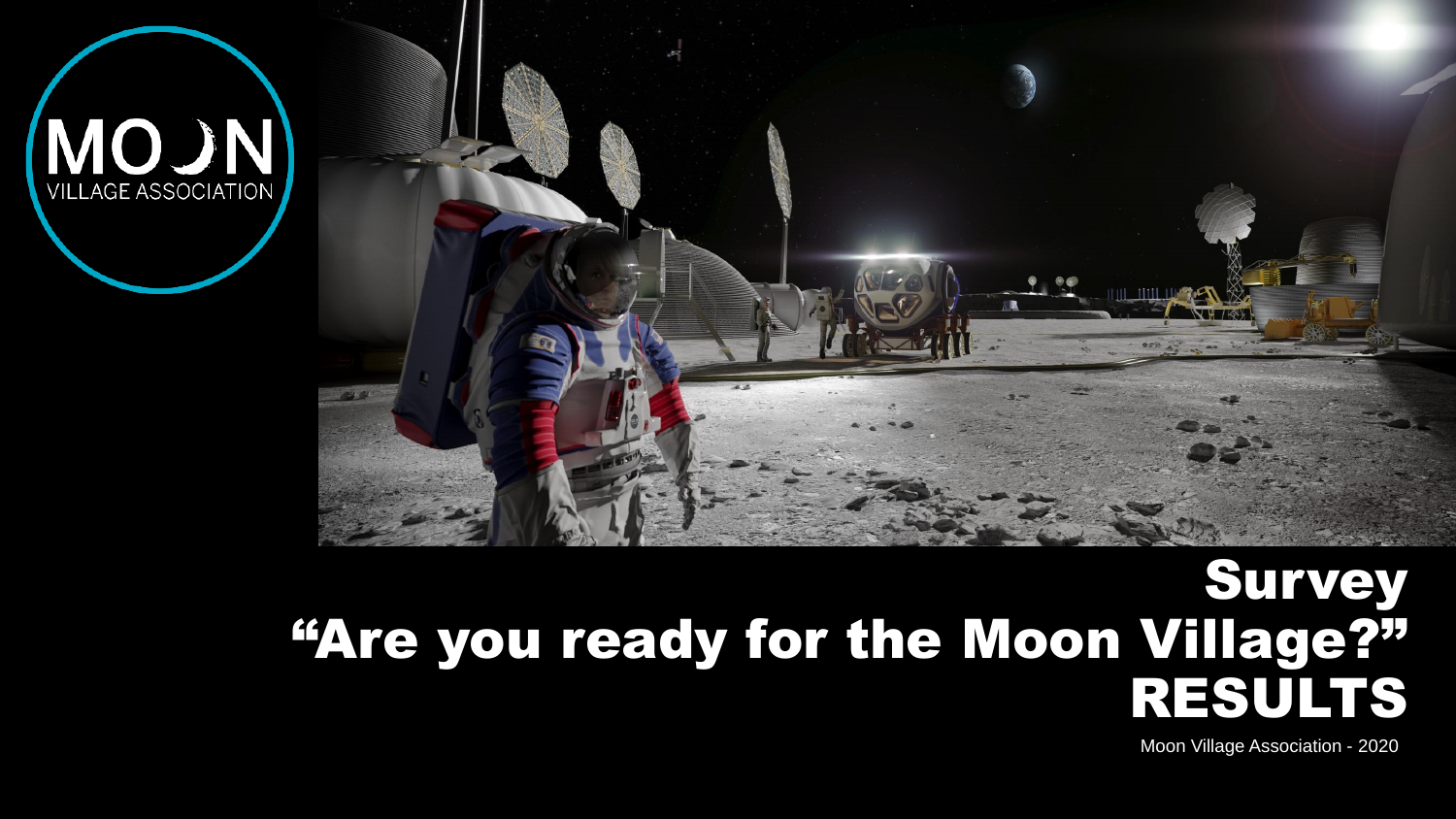

# Part I - A little about you! (Our participants)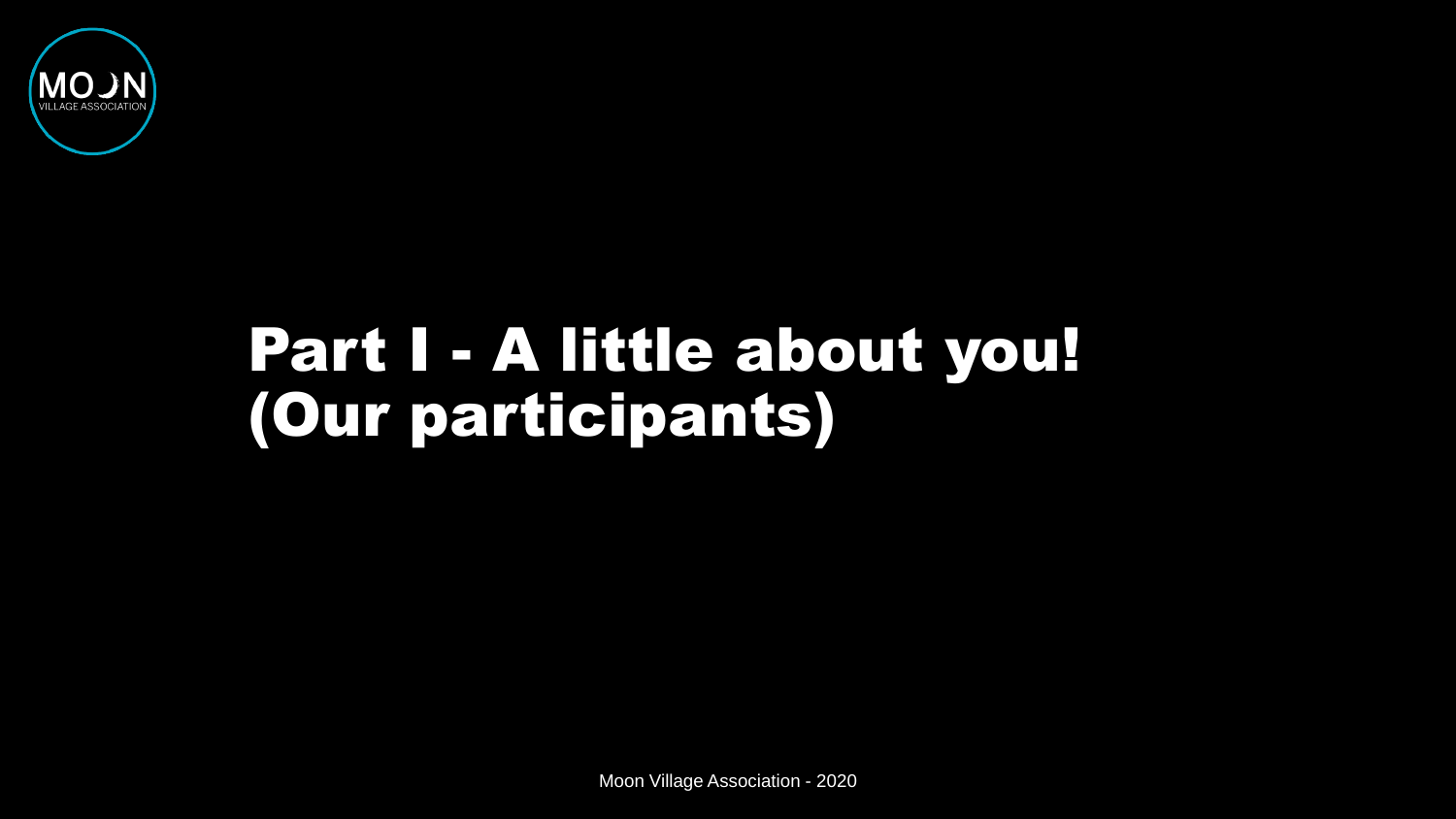## Number of participants from each country

- Italy: 137\*
- India: 41
- Romania: 38
- United States: 31
- Total number of participants: 413
- Total countries participated: 67

*\*High number of participants from Italy possibly due to the fact that this survey was launched in Italian language beside Englishl.*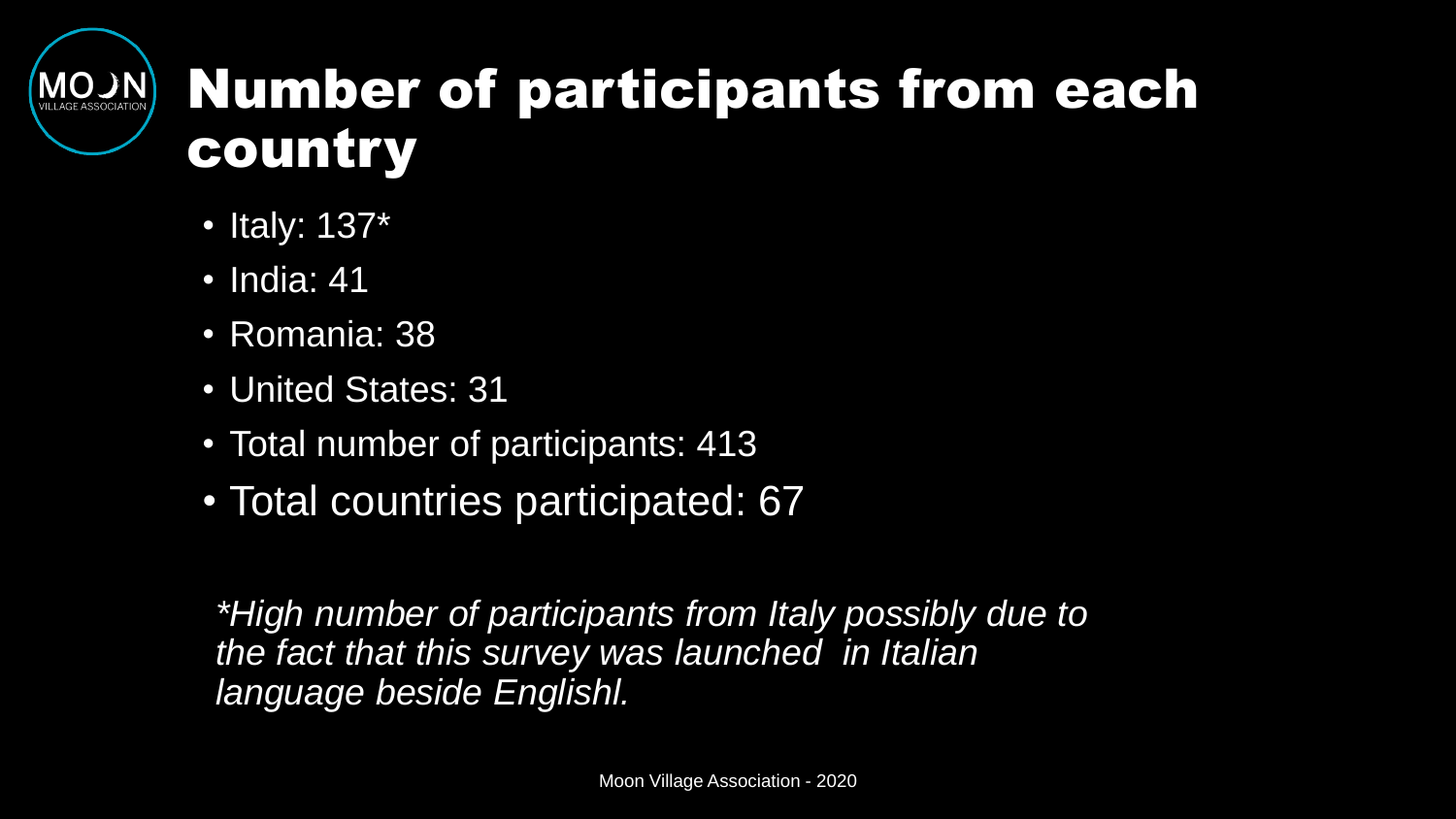

**VILLAGE AS**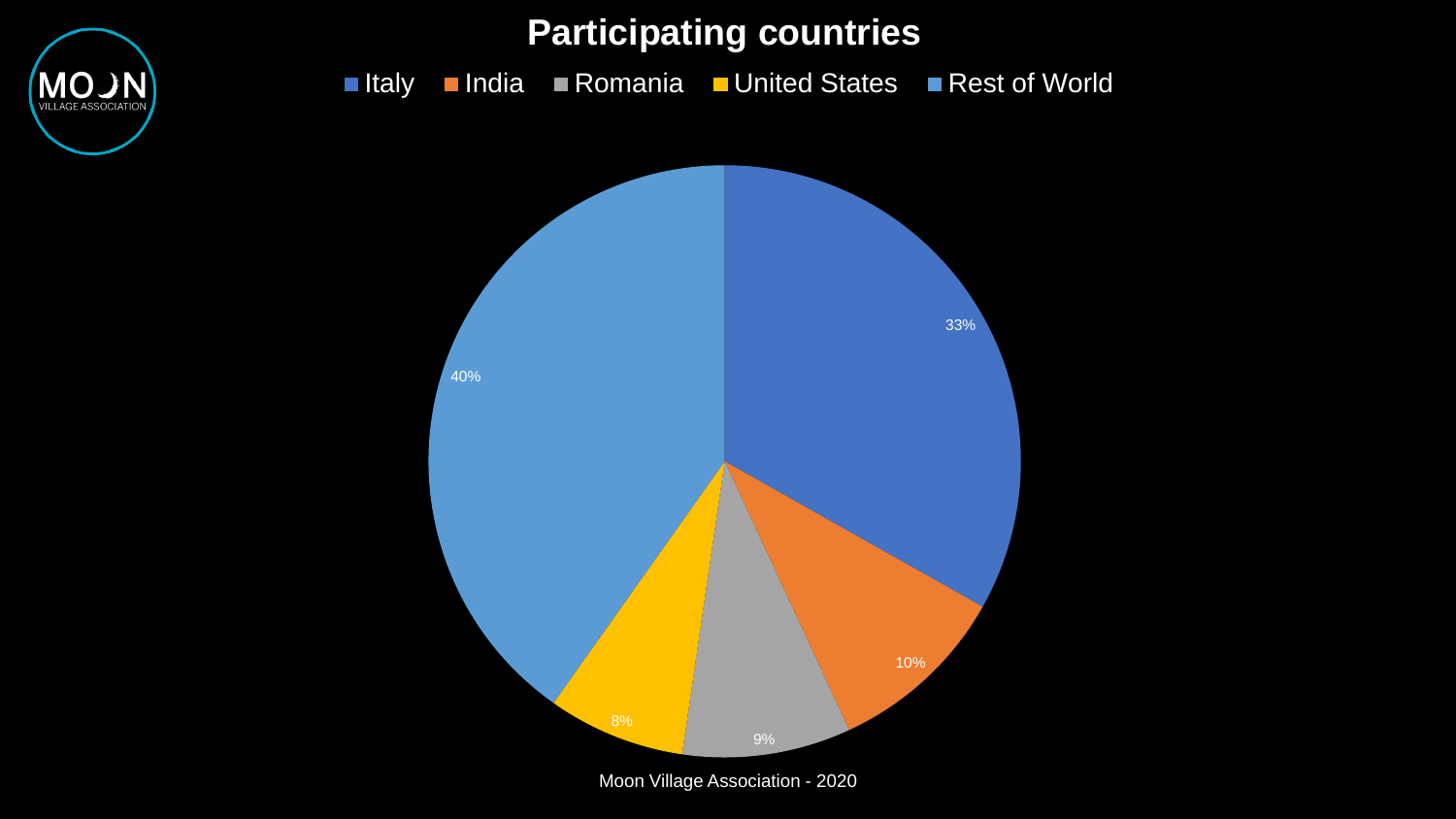

### Participants gender ratio

#### • Male to Female Ratio: 270:143 **Gender Ratio**

**Male** Female



Analysis: A high number of participants among male than the female.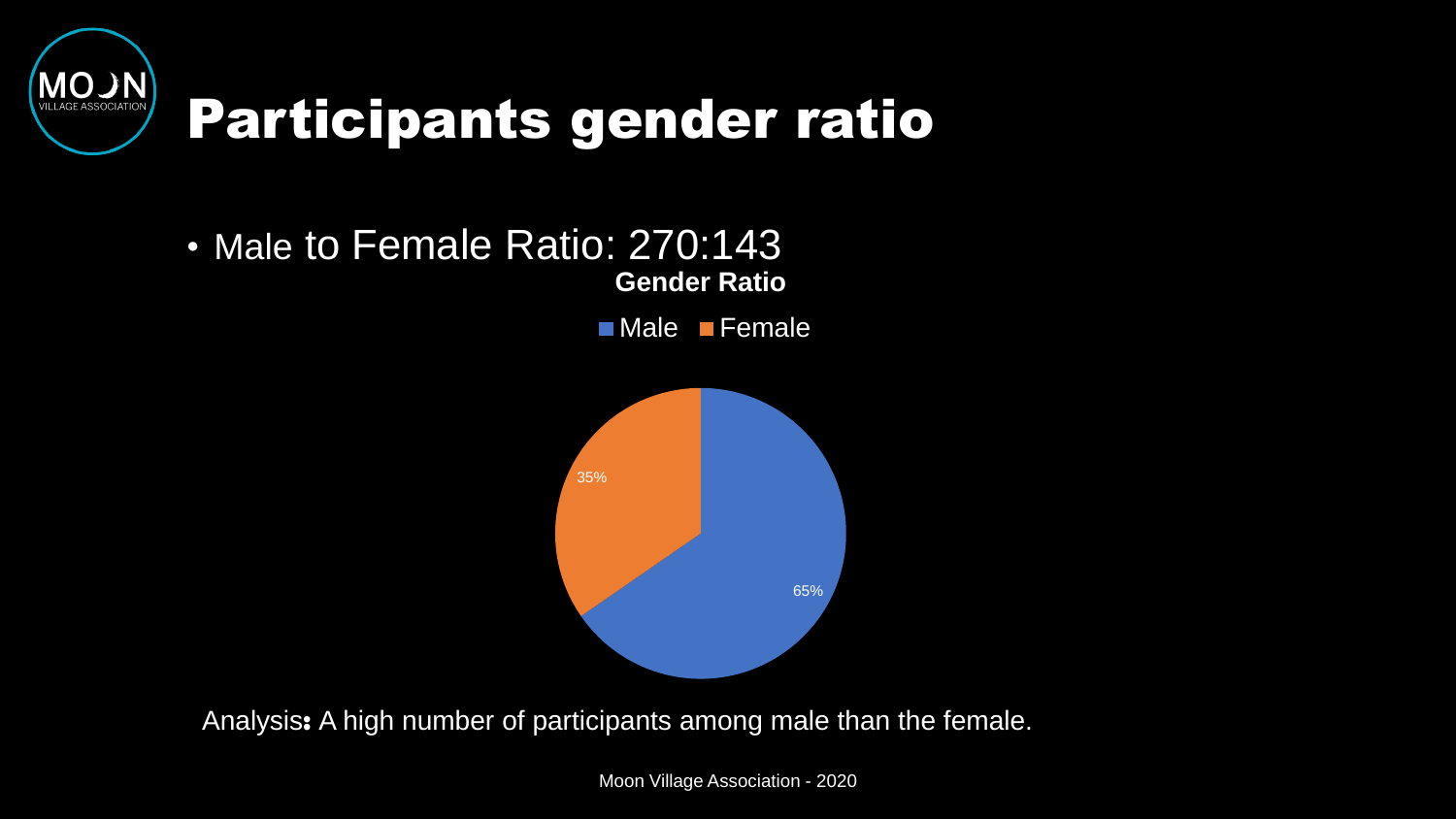

# Participants age group

- Participants below age 30: 307
- Participants over age 30: 106 **Age group**

group.

**Particpants below age 30 Particpants above age 30** 

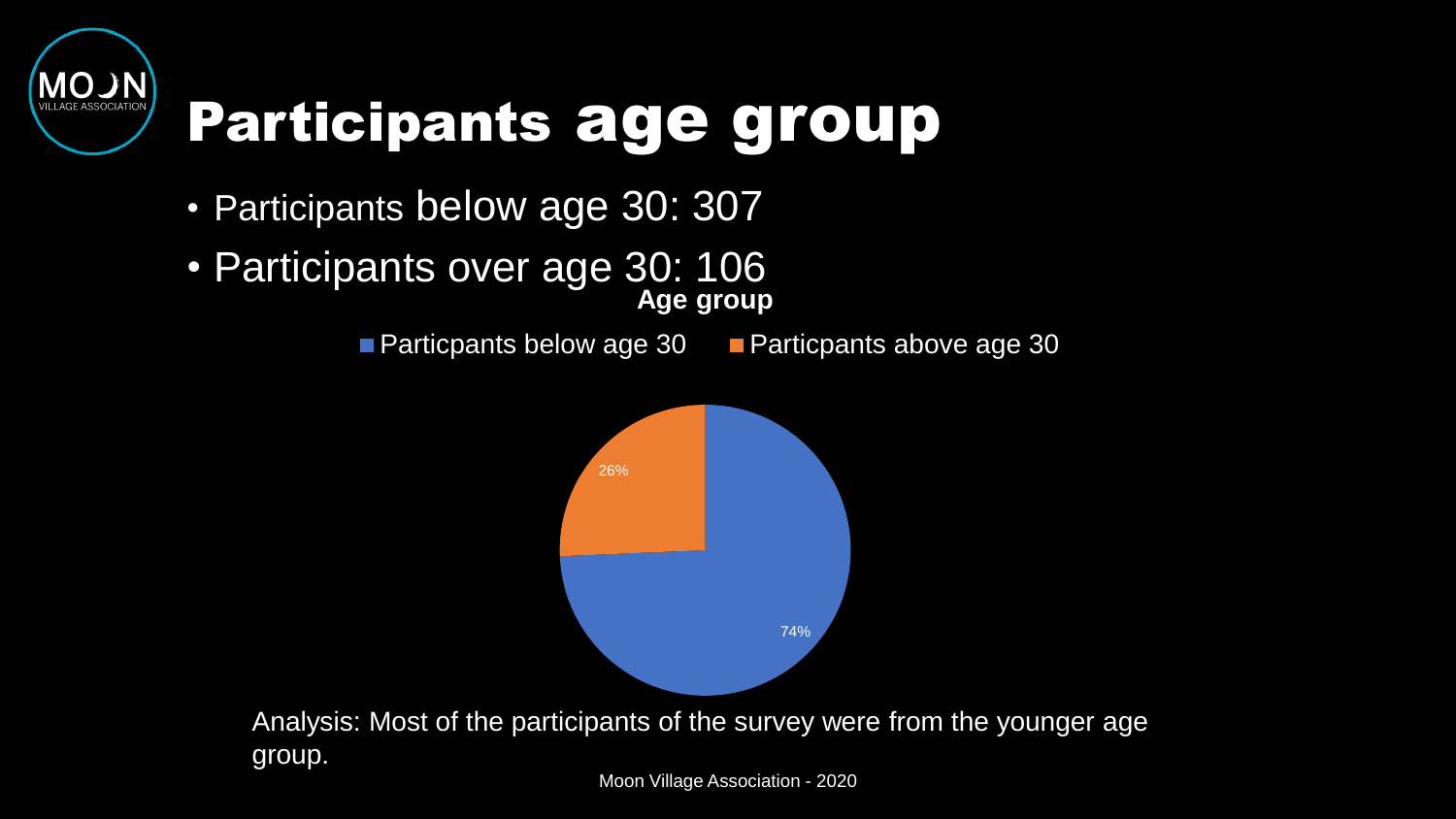#### Are you having better quality sleep? (during pandemic)

**Sleep quality**



Analysis: Most of the participants had a better quality of sleep during the pandemic.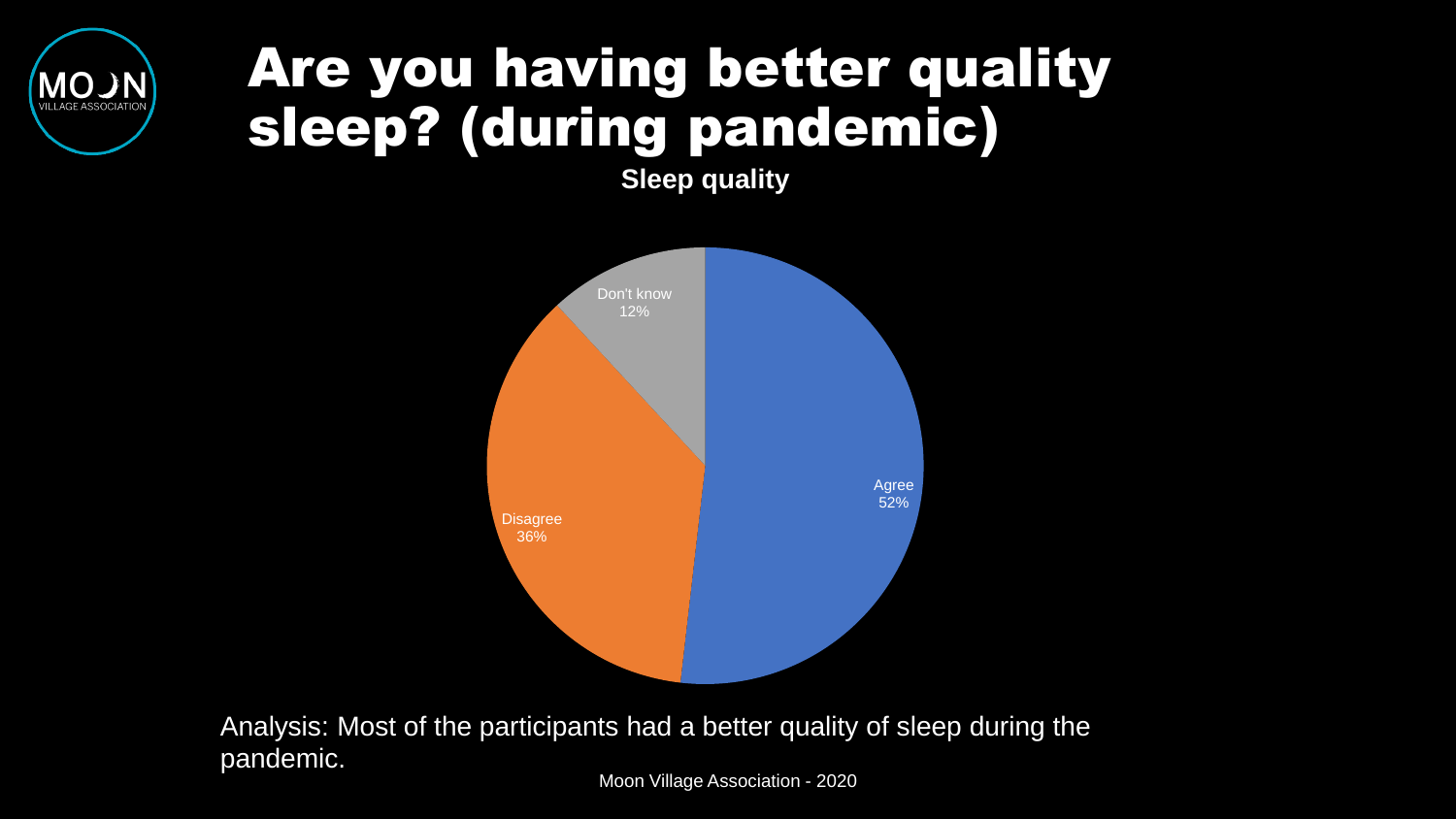#### Are you having better quality meals? (during pandemic)



Analysis: Most of the participants had a better quality of meals sleep during the pandemic.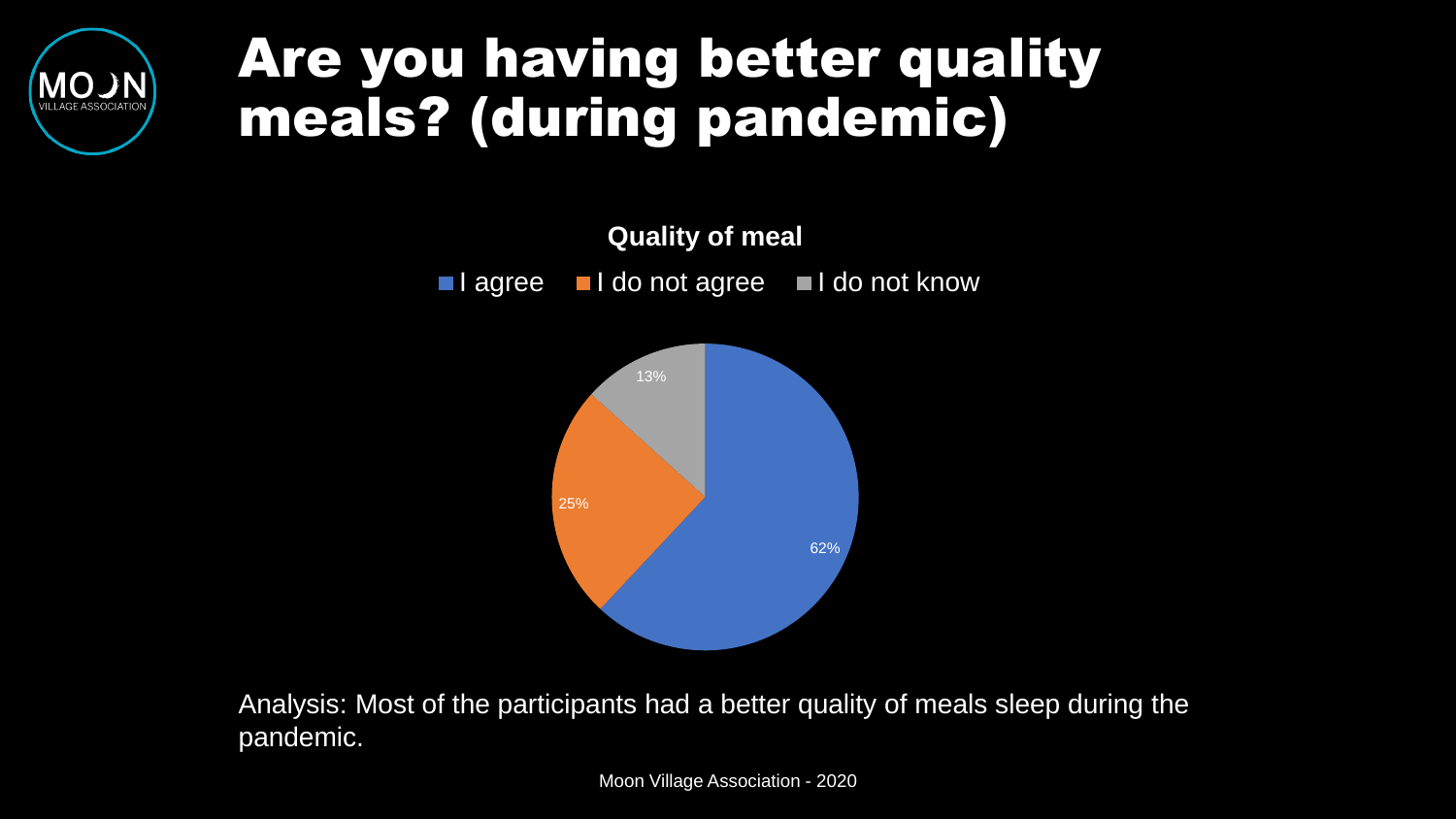

## Part II -Participants views on space exploration!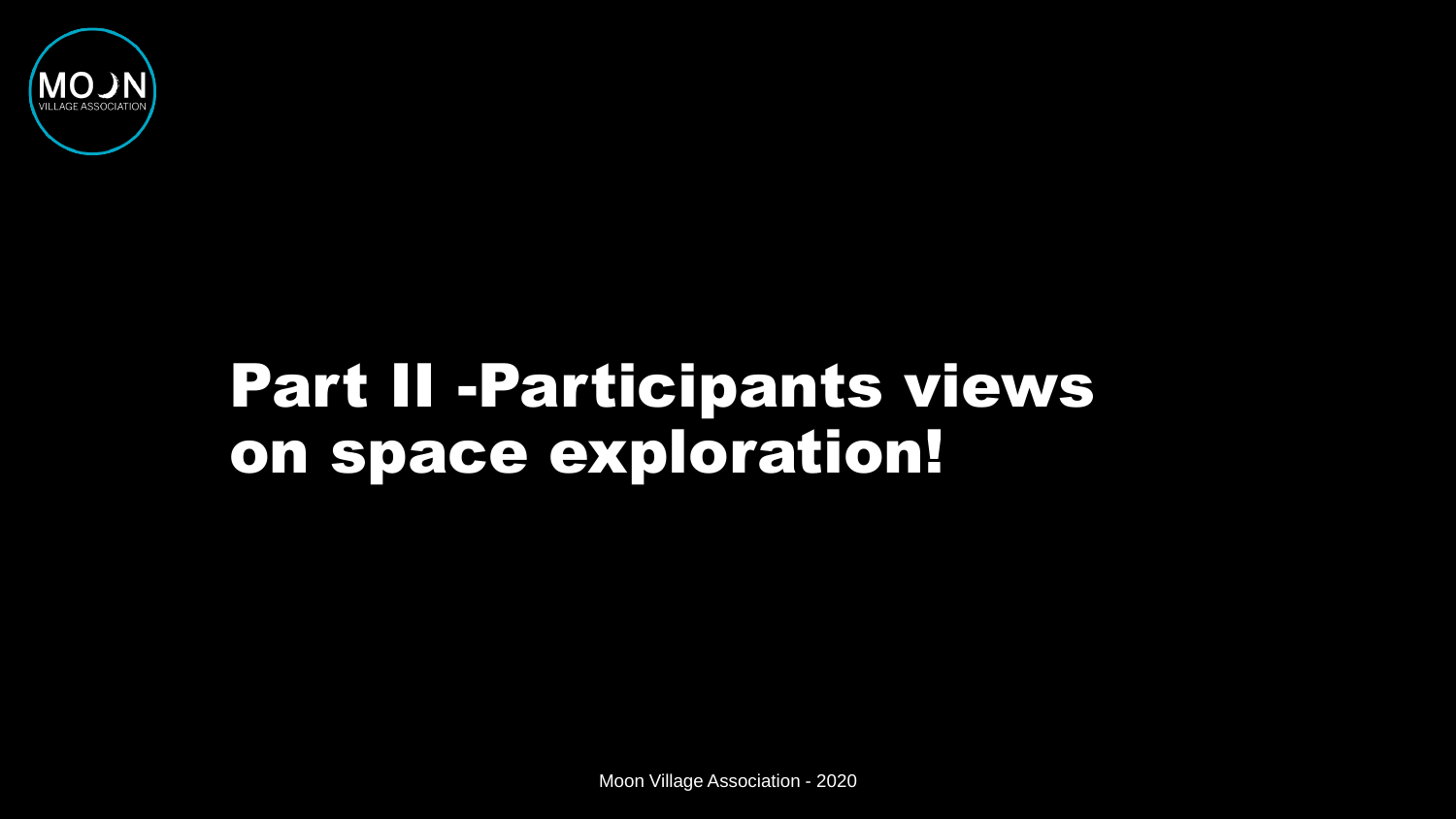#### Participants' interest in space exploration

- Interest in space exploration: 384
- No interest in space exploration: 29

**Interest in space exploration**

Interest in space exploration  $\blacksquare$  Not interested in space exploration



Moon Village Association - 2020 Analysis: Not surprising! But majority of the participants seem to be interested in space exploration.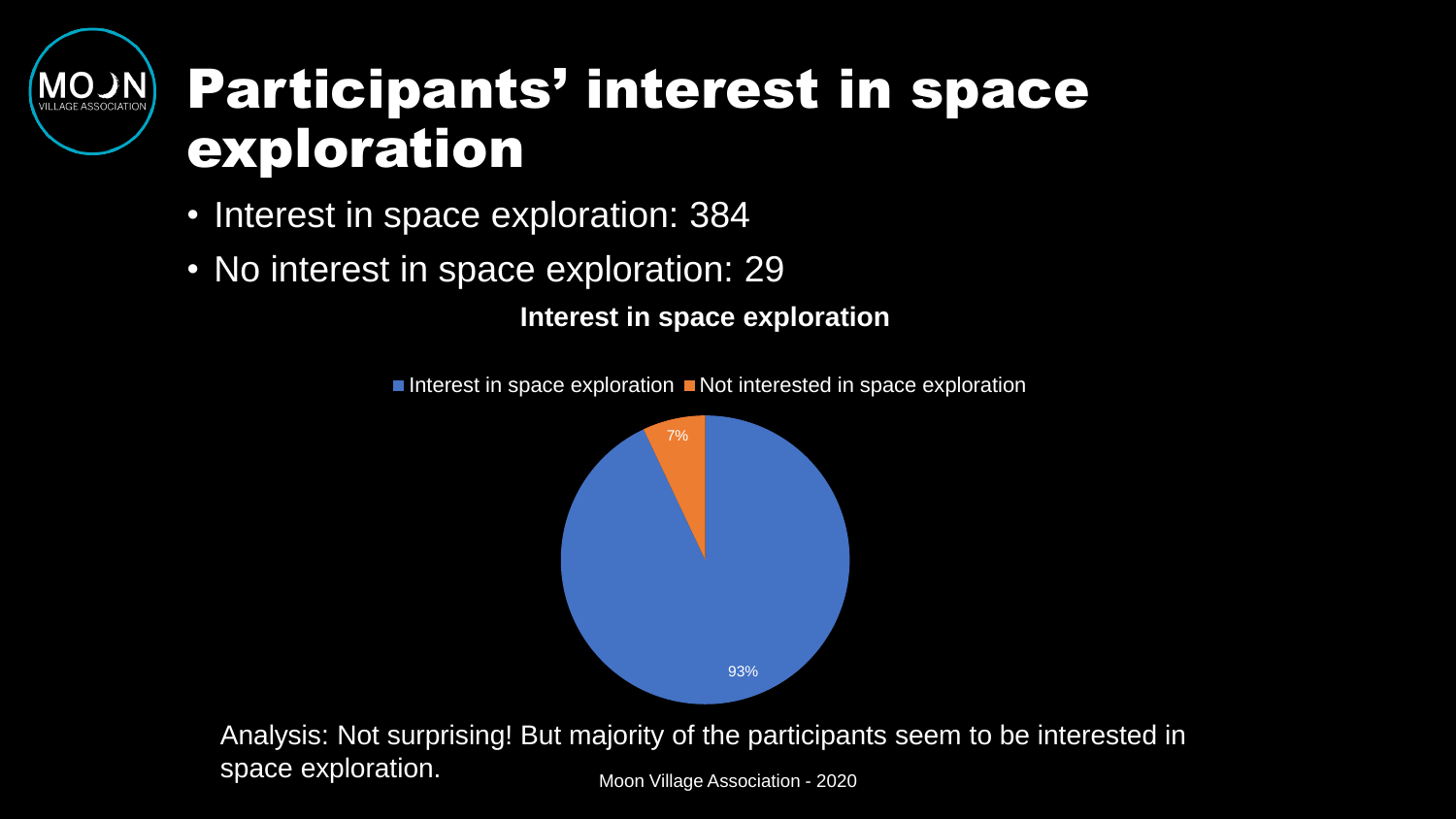#### Relationship among astronaut on ISS **NCOM** is good?

**Do you think relationship among astronauts is good?**



Moon Village Association - 2020 Analysis: An overwhelming majority did feel that the relationship between astronauts on ISS are indeed good! (which is true)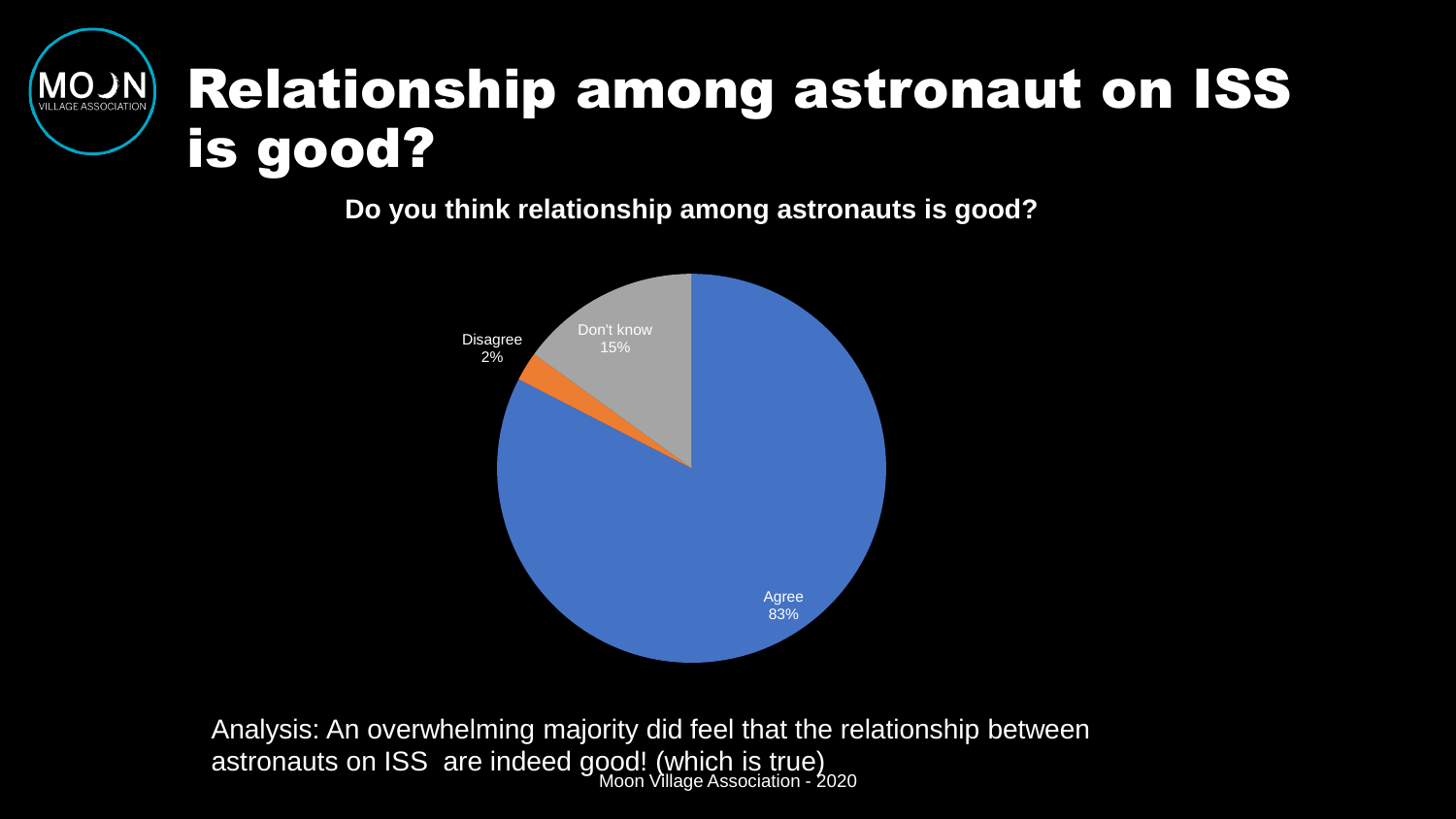

**Reasons to go back to the Moon**

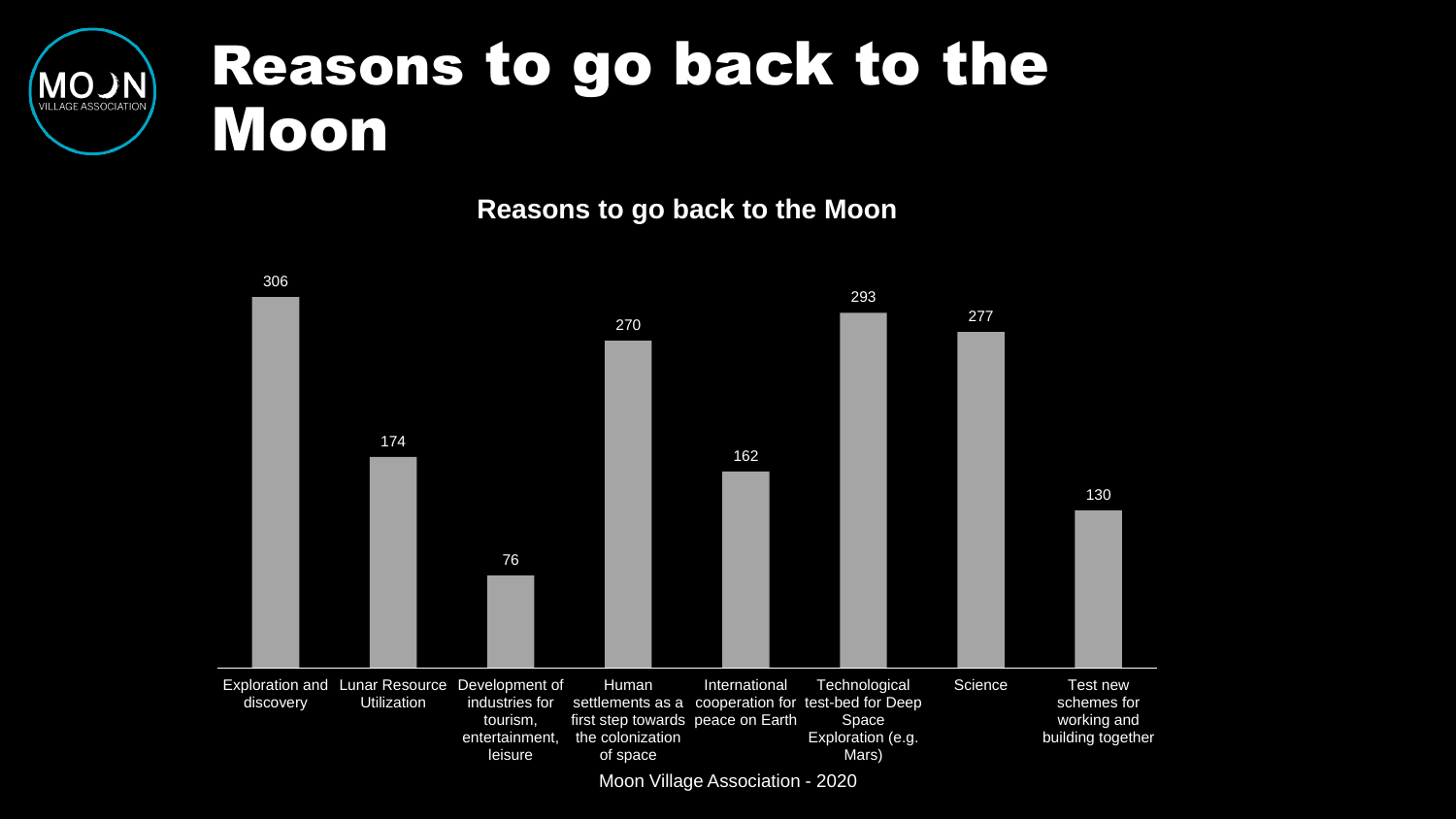

# Importance of Moon Village

**Creation of Moon Village is important because**

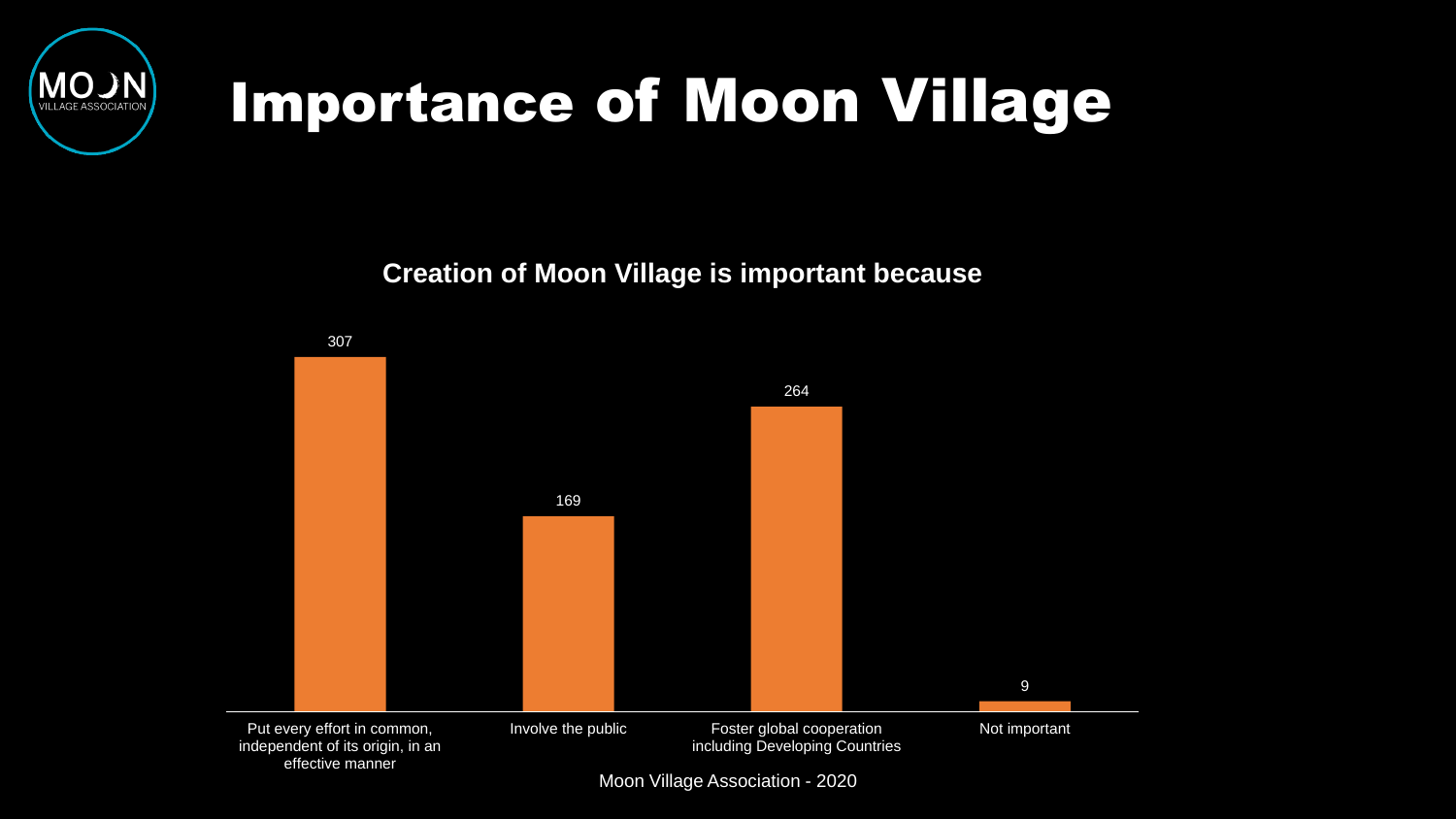#### Development of Infrastructures on **MOJN** Moon

**Development of Infrastructures on Moon**